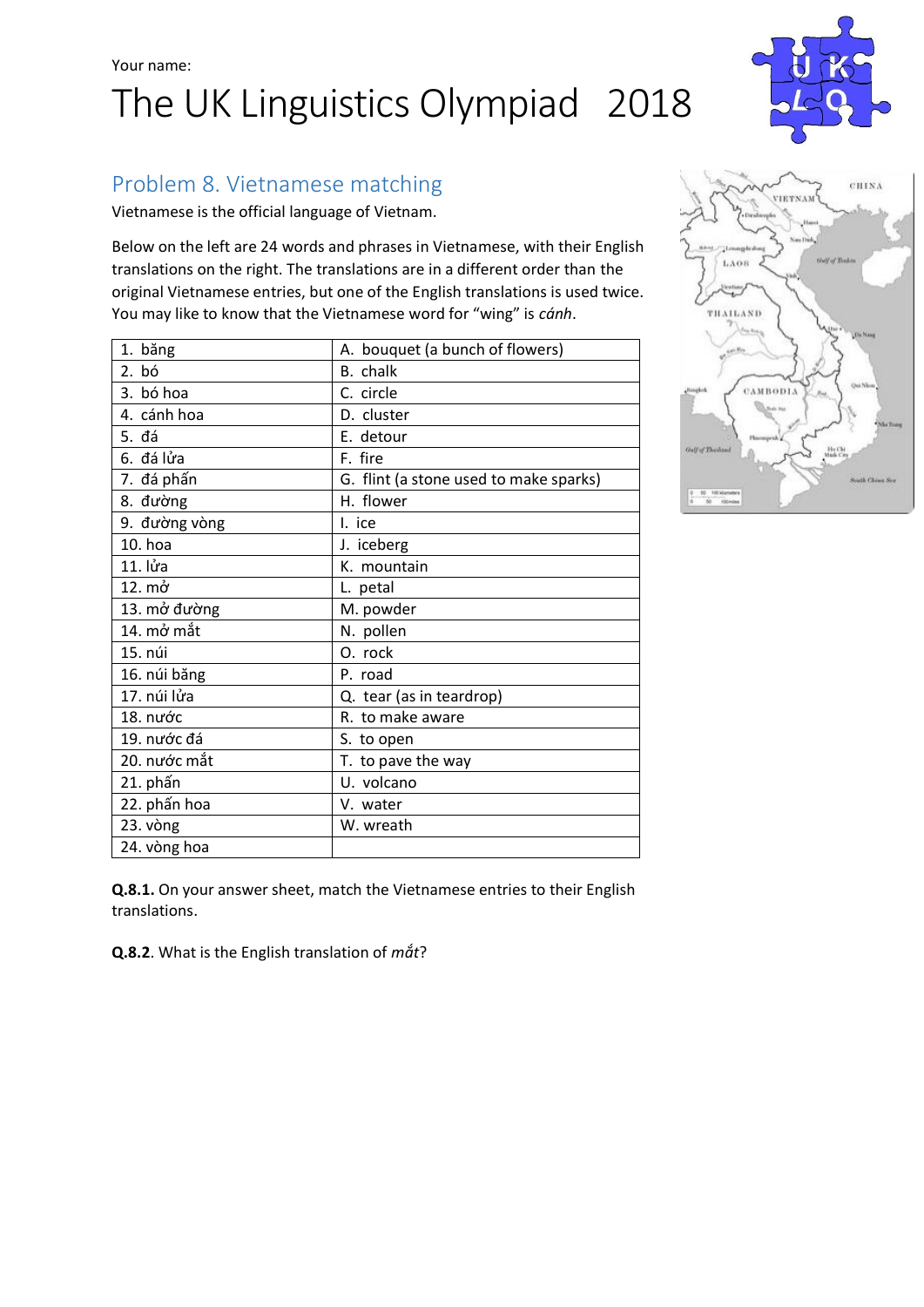# The UK Linguistics Olympiad 2018



### Answer sheet

### **Q.8.1**

|    |    | 3  | 4  | ь  | -6 |    | 8  | -9 | 10 | 11 | 12 |
|----|----|----|----|----|----|----|----|----|----|----|----|
|    |    |    |    |    |    |    |    |    |    |    |    |
| 13 | 14 | 15 | 16 | 17 | 18 | 19 | 20 | 21 | 22 | 23 | 24 |
|    |    |    |    |    |    |    |    |    |    |    |    |

### **Q.8.2. The word** *mắt* means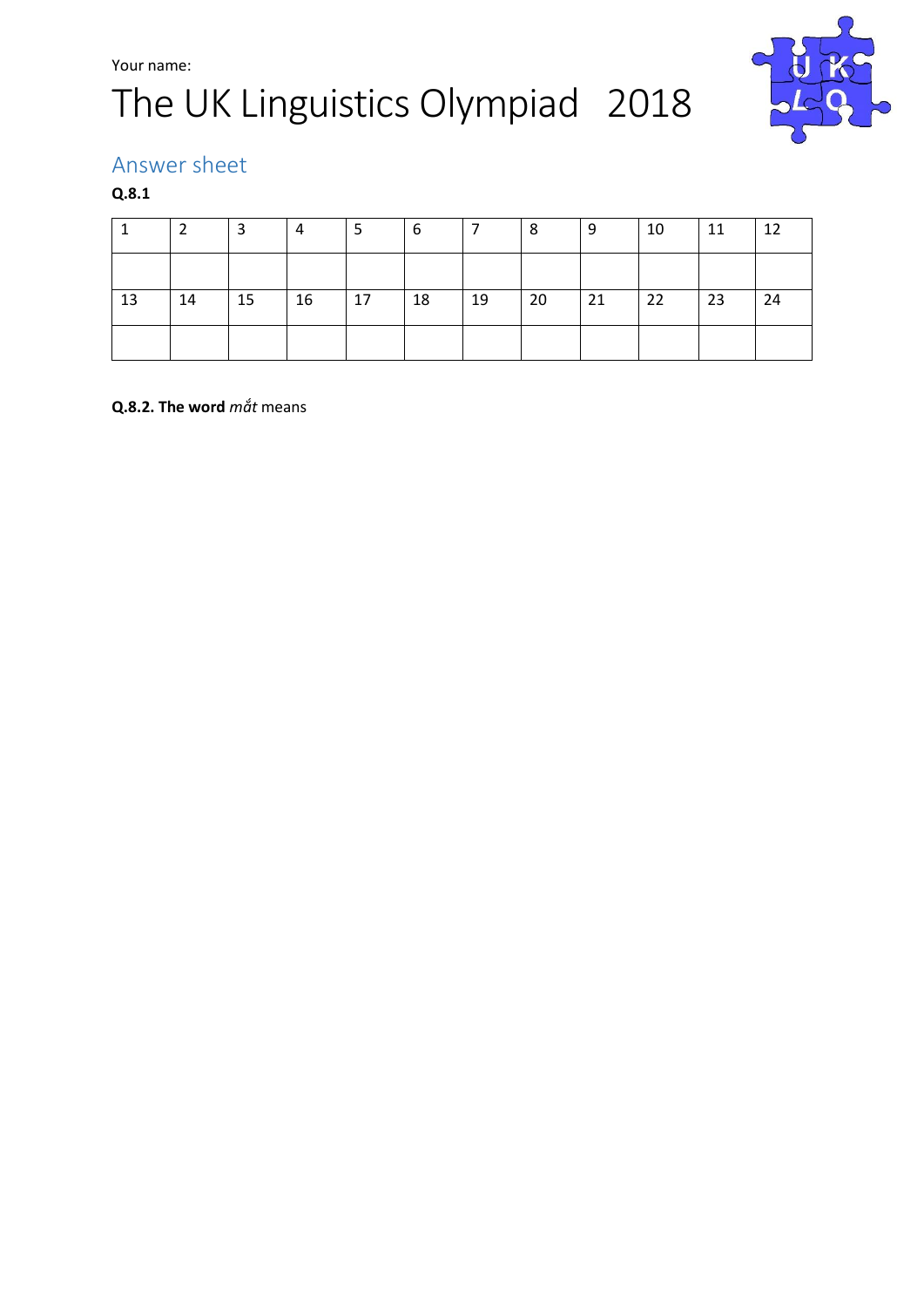# The UK Linguistics Olympiad 2018



### Solution and marking.

#### Scoring (max 25)

- Q.8.1: 1 point for each correct letter. (max 24)
- Q.8.2: 1 point for correct answer

#### **Q.8.1.**

|    |    | -3 | 4  | -5      | -6       |    | 8  | 9  | 10       | 11 | -12 |
|----|----|----|----|---------|----------|----|----|----|----------|----|-----|
|    | D  | A  |    | $\circ$ | G        | B  | -P | Ε  | H        |    |     |
| 13 | 14 | 15 | 16 | 17      | 18       | 19 | 20 | 21 | 22       | 23 | 24  |
|    | R  | К  |    | - U     | <u>V</u> |    | Q  | M  | <b>N</b> | C  | W   |

**Q.8.2**: **The word** *mắt* means "eye" (or "eyes")